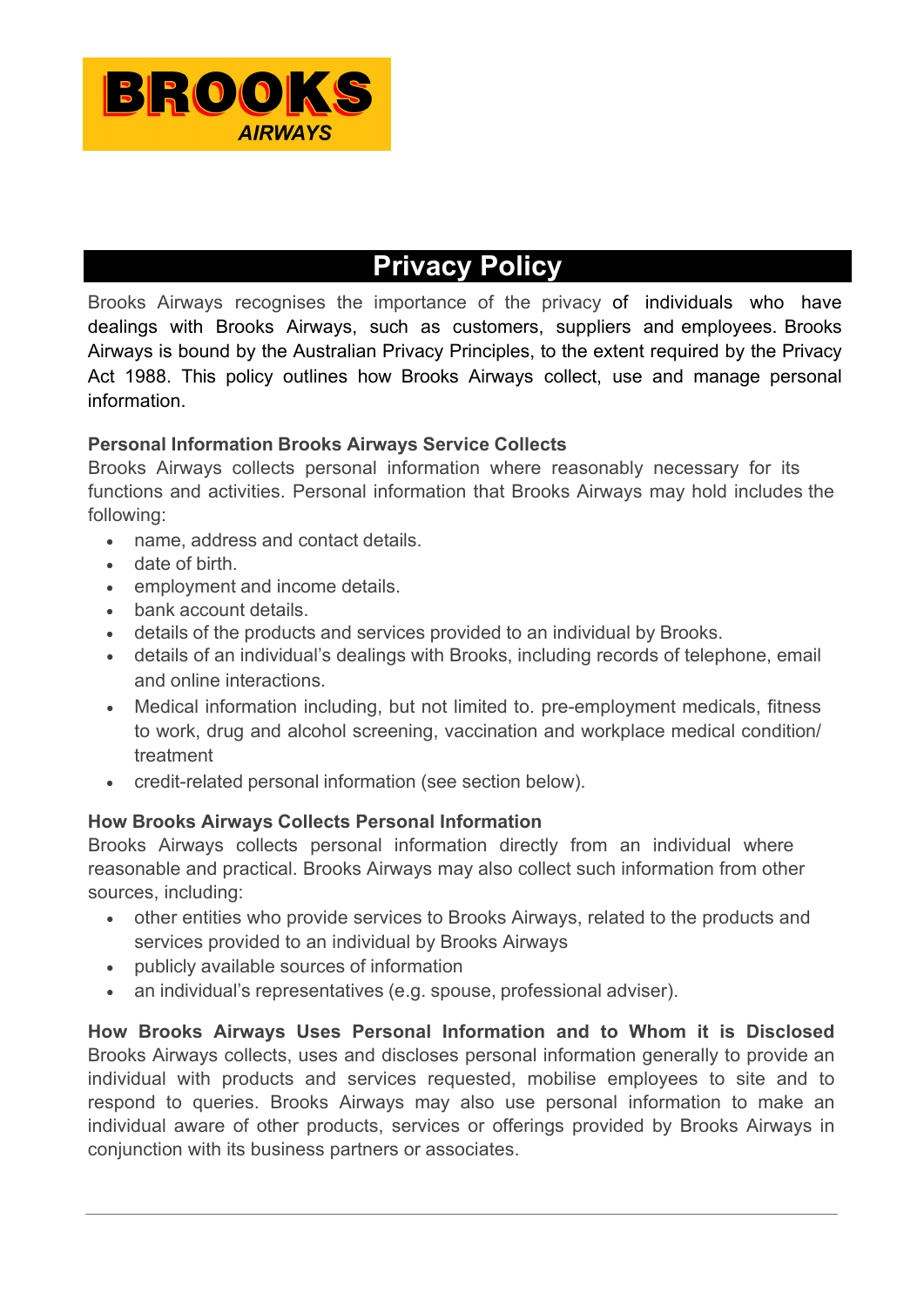

Brooks Airways may not be able to do these things without the individual's personal information. Should an individual associated with Brooks Airways commit, or is suspected to commit, potential or actual unlawful activity, misconduct or transfers of Brooks Airways business or assets, Brooks Airways may collect, use and disclose personal information in connection with these activities.

Brooks Airways understands the importance of keeping personal information private and only discloses such information to third parties in limited circumstances. Third parties with whom Brooks Airways usually exchanges information include:

- credit providers and credit reporting agencies
- an individual's representatives
- Brooks Airways' professional advisers including legal, accounting, auditing and business consulting advisers
- government and regulatory authorities
- Customer mobilisation teams or external mobilisation entities
- Clients requesting information for site access.

Brooks Airways also exchanges personal information with contractors who manage services provided to an individual on Brooks Airways' behalf, or who provide services to Brooks Airways, including:

- mailing services
- billing and debt recovery functions
- customer injury services
- marketing functions
- website, data management and technology services.

Parties to which Brooks Airways discloses personal information may be located in Australia and other countries.

## **Credit-Related Personal Information**

Brooks Airways sometimes provides products and services to customers on credit. In connection with this credit, Brooks Airways does in some cases handle certain consumer credit-related personal information described below (**credit-related personal information**), including information from credit reporting bodies (**CRBs**). For example, Brooks Airways may handle this information in providing credit to sole traders, or where individuals such as directors provide personal guarantees for credit Brooks Airways provides to their companies.

Brooks Airways may collect and hold any types of credit-related personal information about an individual permitted under the Privacy Act, including:

- name, sex, date of birth, driver's licence number, employer and three most recent addresses
- confirmation of previous information requests to CRBs made by other credit providers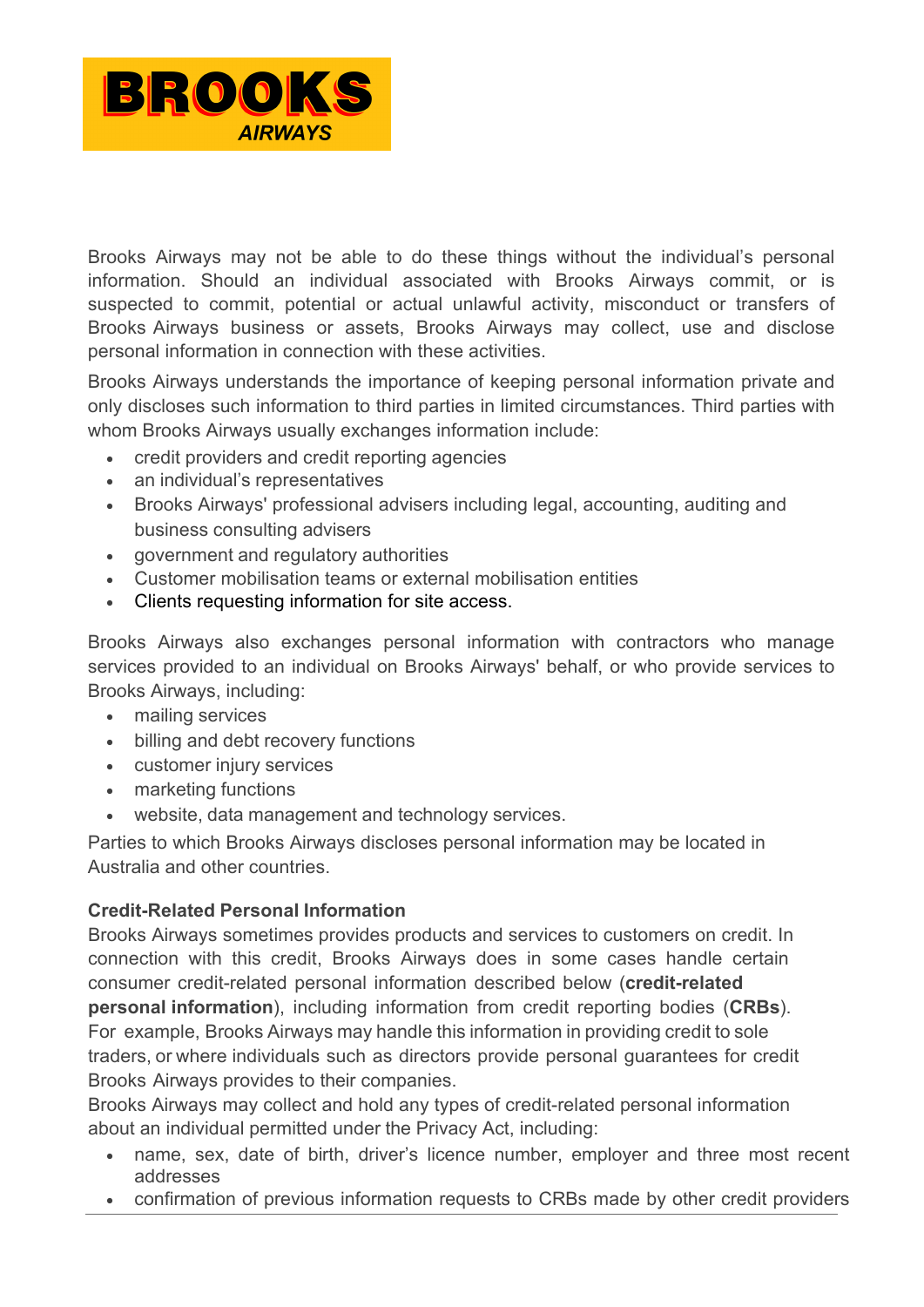

and credit insurers about the individual

- details of previous credit applications, including the amount and type of credit and credit limit
- details of current and previous credit arrangements, including credit providers, start/end dates and certain terms and conditions
- permitted payment default information, including information about related payment arrangements and subsequent repayment
- Information about serious credit infringements (e.g. fraud)
- information about adverse court judgments and insolvency
- publicly available information about the individual's credit worthiness
- any credit score or credit risk assessment indicating a CRB's or credit provider's analysis of the individual's eligibility for consumer credit.

This information may include information about an individual's arrangements with other credit providers as well as with Brooks Airways.

Brooks Airways may disclose credit-related personal information to CRBs to assist the CRBs to maintain information about individuals to provide to other credit providers for credit assessments. Brooks Airways may collect credit-related personal information from CRBs for purposes including, to the extent permitted by law, to assess relevant creditor guarantee applications, manage and review the credit or guarantee, assign debts, collect overdue payments and produce assessments and ratings in respect of the individual's credit worthiness. Brooks Airways may also exchange credit-related personal information with guarantors, debt buyers and other credit providers.

The CRBs Brooks Airways may use include:

- Veda, PO Box 964 North Sydney 2059, [www.equifax.com.au,](http://www.equifax.com.au/) 138332
- Credit Works Australia, Suite 1218, 100 Walker Street, North Sydney, NSW, 2060, [www.creditworks.com.au,](http://www.creditworks.com.au/) [support@creditworks.com.au,](mailto:support@creditworks.com.au) (02) 8188 2363.

Under the Privacy Act, individuals may request CRBs not to:

- use their credit-related personal information to determine their eligibility to receive direct marketing from credit providers; and
- use or disclose their credit information, if they have been or are likely to be a victim of fraud.

Please see other sections of this Privacy Policy for further information regarding access, correction, complaints, disclosures (including to other countries) of personal information and how we collect and hold personal information. This Privacy Policy is not intended to limit or exclude Brooks Airways' obligations under the Privacy Act in relation to credit- related personal information. Additional privacy consents and notifications may also apply to credit customers and guarantors.